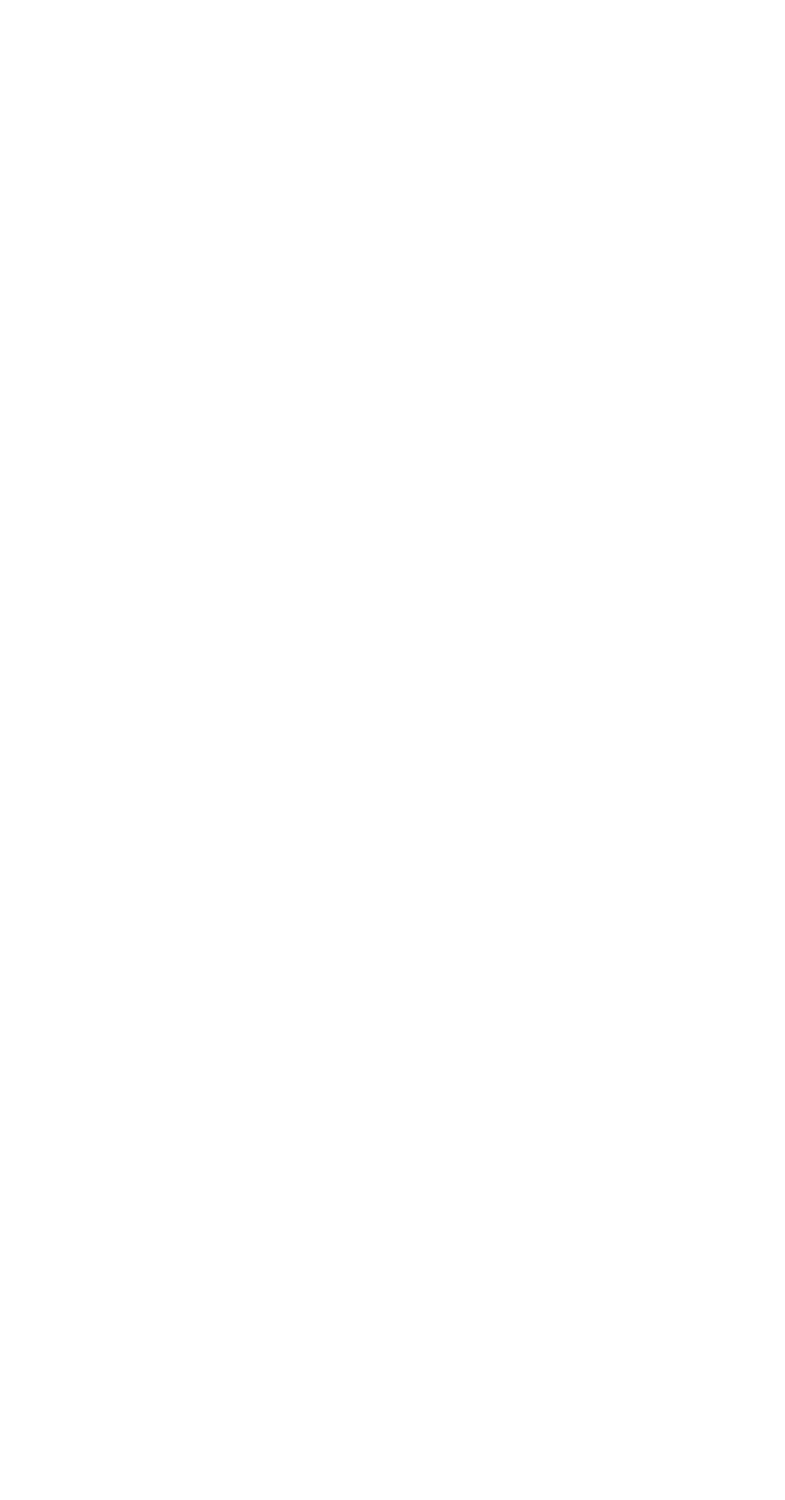# **A Guide to Your Daily Care**

### **A Little About the Procedure:**

- **Nephrectomy** is a surgical procedure to remove a kidney.
- **During surgery**, you will receive **general anesthesia**, which means that you will be deeply asleep and will not feel any pain during the procedure.
- Patients stay in the hospital for **1-3 nights** after surgery.

>SURGEON'S BUSINESS CARD TO BE STAPLED HERE<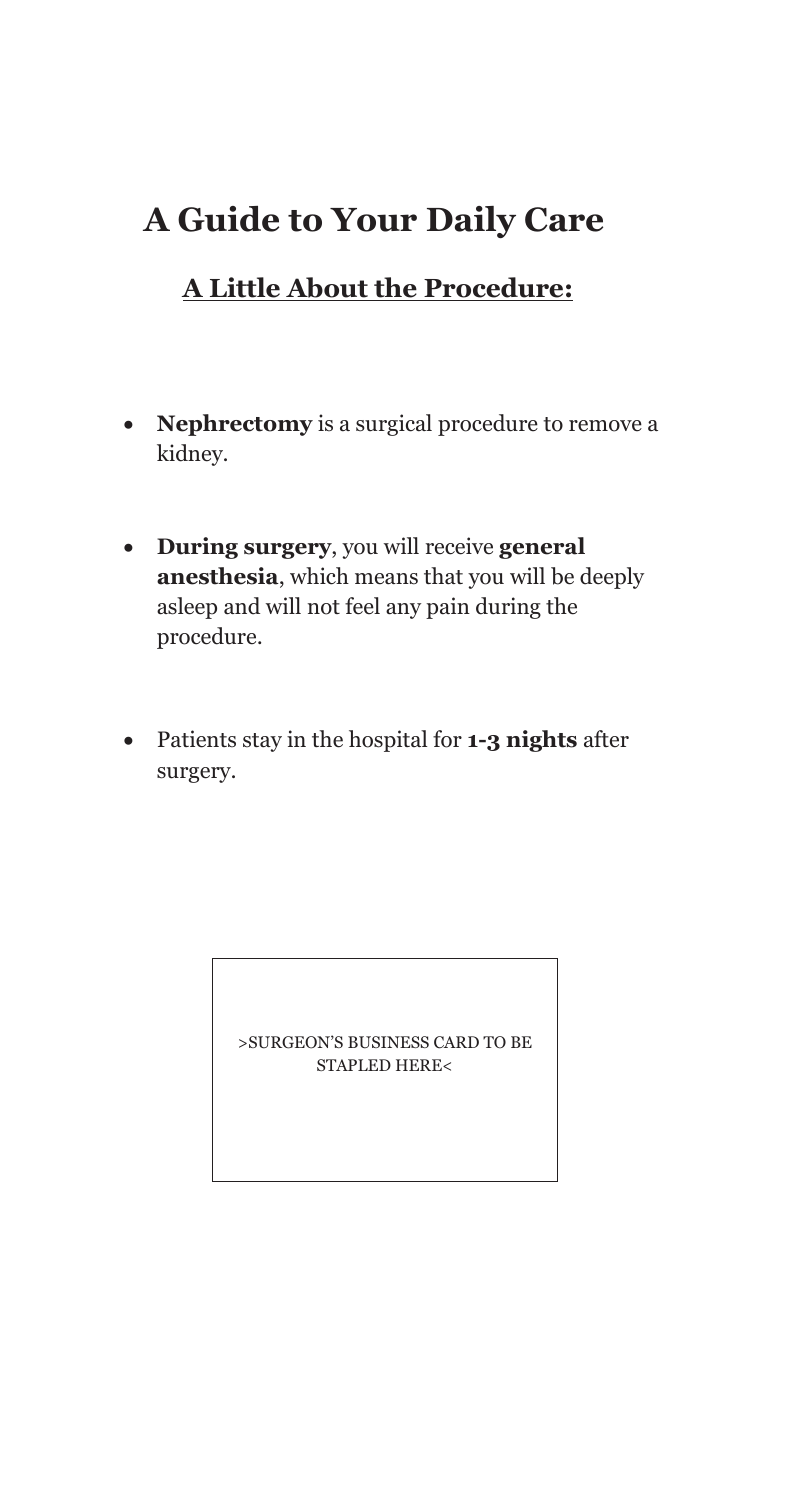# Your Urological Surgery Team

### Urological Surgeon:



This is the **attending physician** responsible for your care from admission through outpatient follow-up. All members of the Urology team report to your surgeon. Throughout the day, you will be cared for by the Urology team. There is regular communication between the team and your surgeon. Your surgeon approves all decisions about your care.

### Residents & Fellows:



These are physicians training to be Urological Surgeons. They are an active part of the Urology Surgical team and will provide a large portion of your care, including assisting the attending physician with operations, performing procedures, writing orders and prescribing medications.

### Physician Assistant & Nurse Practitioner:



These are team members that work similar to the residents and fellows by assisting the attending physician with your care, check your progress, address questions and concerns and provide medicine prescriptions.

#### Nurses:



Nurses take care of your daily needs, give you medicine, assist with treatments, provide education and communicate about your care with the Urological surgery team.

#### Care Coordinator:



The Care Coordinator will meet with you soon after admission and also after surgery to assess and plan your discharge options.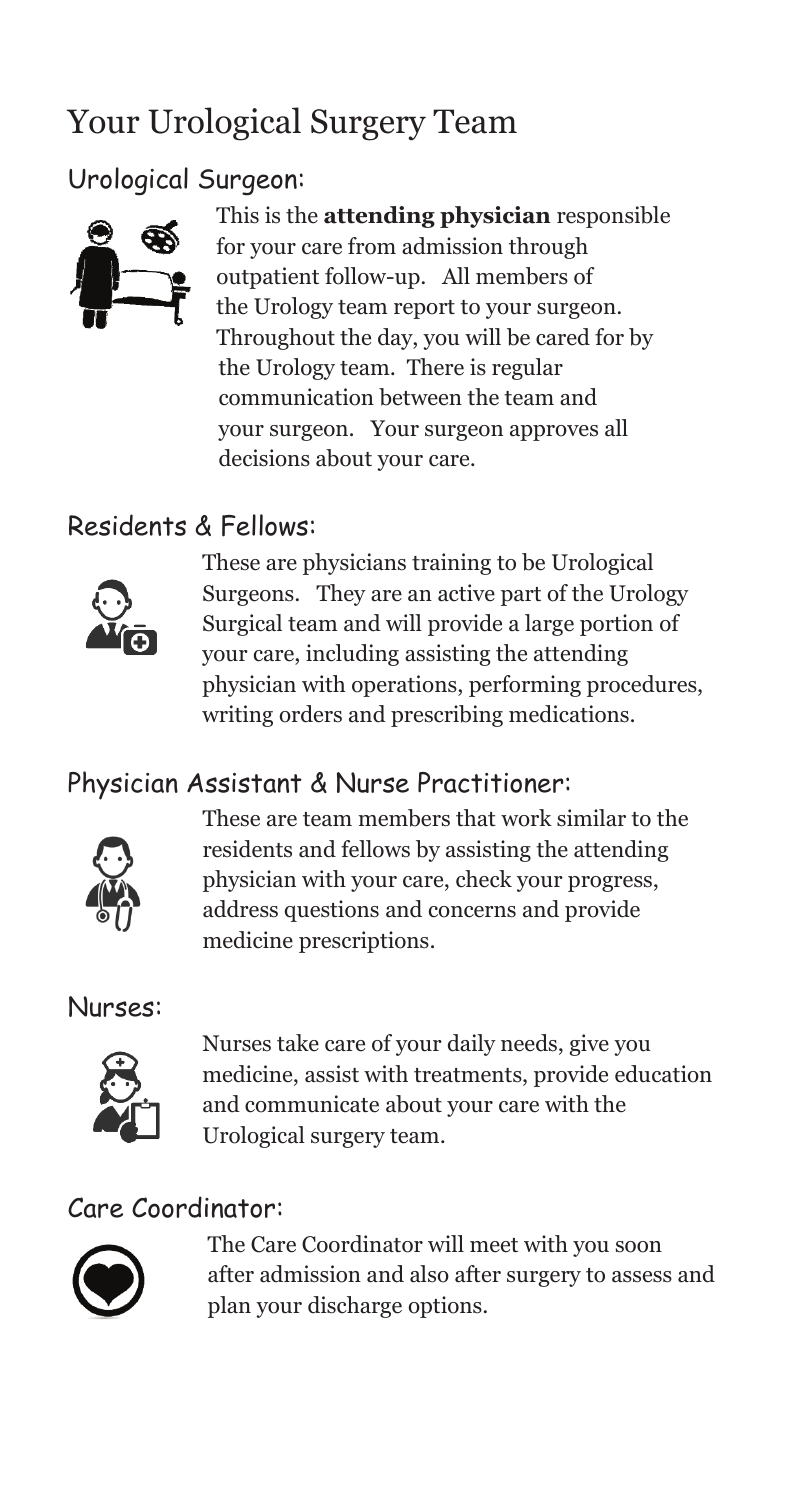# Preparing for Surgery



Before surgery, you will be scheduled for an appointment with our **pre-operative evaluation center**. This appointment must be within 30 days of your surgery, preferably 1-3 weeks prior. During this appointment the clinical staff will conduct a health history and physical exam, anesthesia screening exam, and review your pre-operative instructions. This helps you prepare for surgery and allows the providers to be sure you are medically ready for surgery and anesthesia.



 Please bring **a complete list of your medications and supplements** to your preoperative appointment including doses and frequency. You will be instructed which medications to stop taking before surgery.



If you have been prescribed aspirin by a heart doctor, **check with your cardiologist before making any changes**.



**If you take medication that thins your blood, you should stop taking it before surgery**. \***Do not stop this on your own**. You should contact the prescribing provider to ask about a plan for stopping this before surgery. Examples include: Warfarin (Coumadin), Plavix, Lovenox, Xarelto. Other blood thinning medication includes over-thecounter Ibuprofen, Aspirin, and Aleve.



*\*If your blood thinning medications cannot be stopped, please contact your surgeon to discuss.*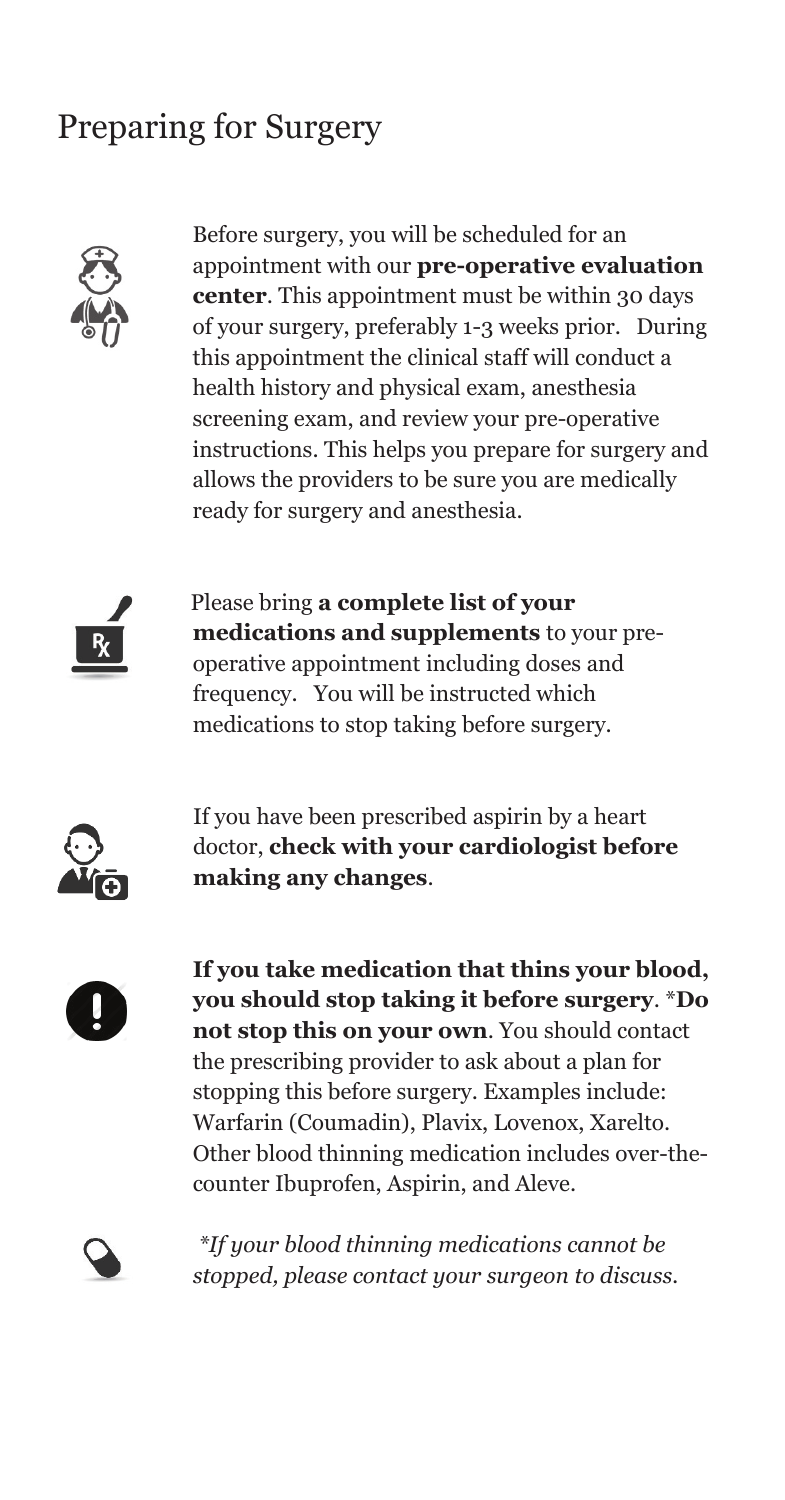# One Day before Surgery:



**Please confirm** your **surgery time** and **arrival time** by calling the last business day before your surgery:

 **Brigham and Women's Hospital**: 617-732-7625 between 2:00PM and 6:00PM

 **Brigham and Women's Faulkner Hospital**: 617-983-7179 option #1 between 1:00PM and 2:30PM



**After midnight on the night before surgery**, you may not eat any **solid foods**, including **candy**, **chewing gum**, **cough drops** or **mints**.

**If your doctor told you to take your medications on the morning of surgery**, you may take them **with a small sip of water**.



During your pre-operative appointment, they will advise you on when to stop fluids on the morning of your surgery.

#### **Notes**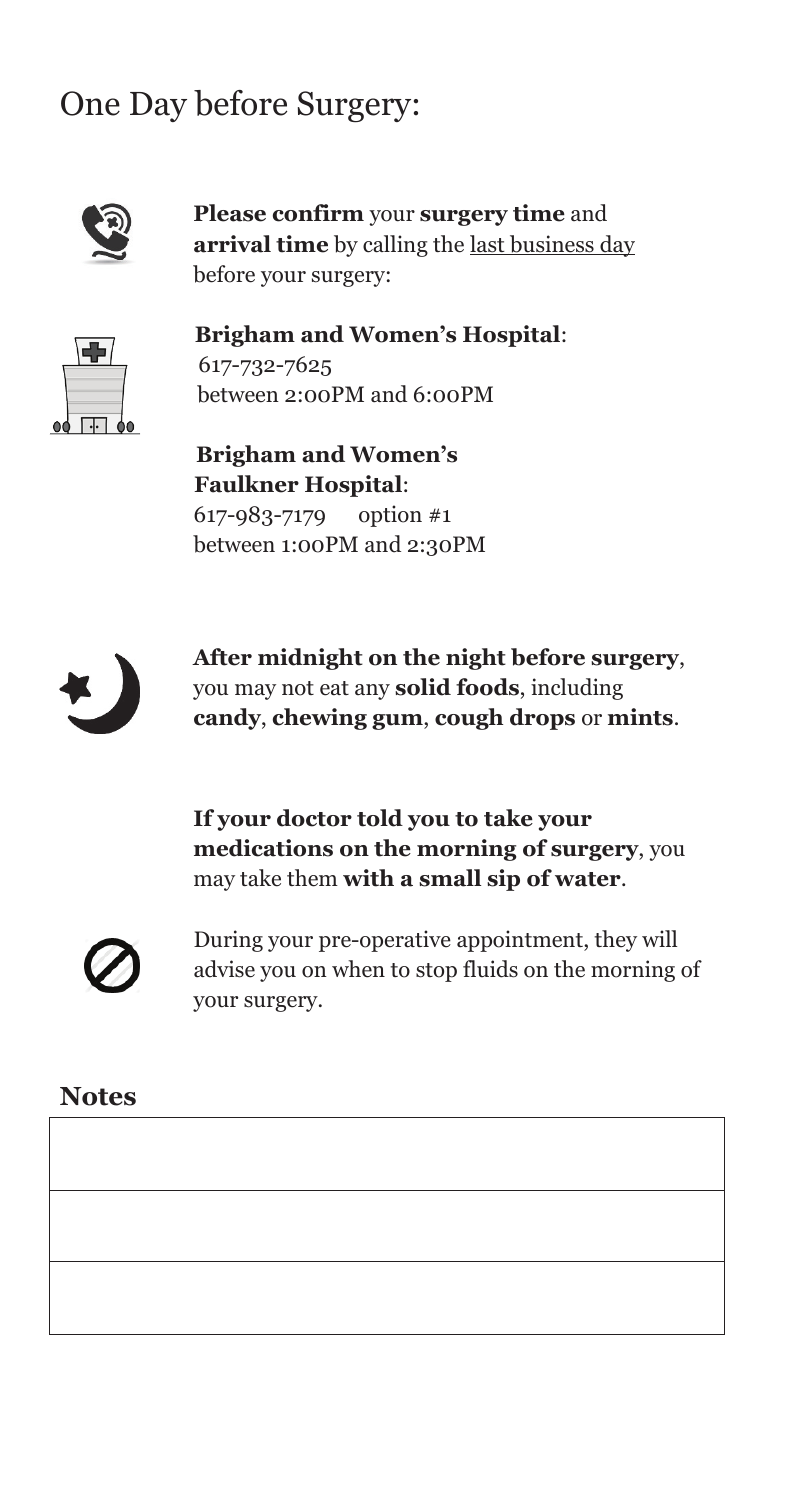## The Day of Surgery



 **Arrive** at the hospital admissions office at your designated time.



**Please choose one contact person**. Your surgeon will contact this person following surgery with an update on your condition.



**Before surgery**, your surgical team will answer any questions that you may have.



**After surgery**, you will be in the **recovery room (PACU)** for at least 1 hour. The PACU team will contact your family/friends when they are able to visit you.



You will have an **intravenous (IV)** line in your arm. You will have a tube in your bladder for urine that is called a Foley catheter.

You will have **dissolvable stitches** that do not need to be removed. The stitches will be covered with either surgical tape (Steri-strips) or surgical glue (Dermabond).

Some patients will have **surgical staples** on the incision which need to be removed in the Urology office.



The evening after your surgery you can **only have small sips of liquid.** This is to prevent nausea and vomiting.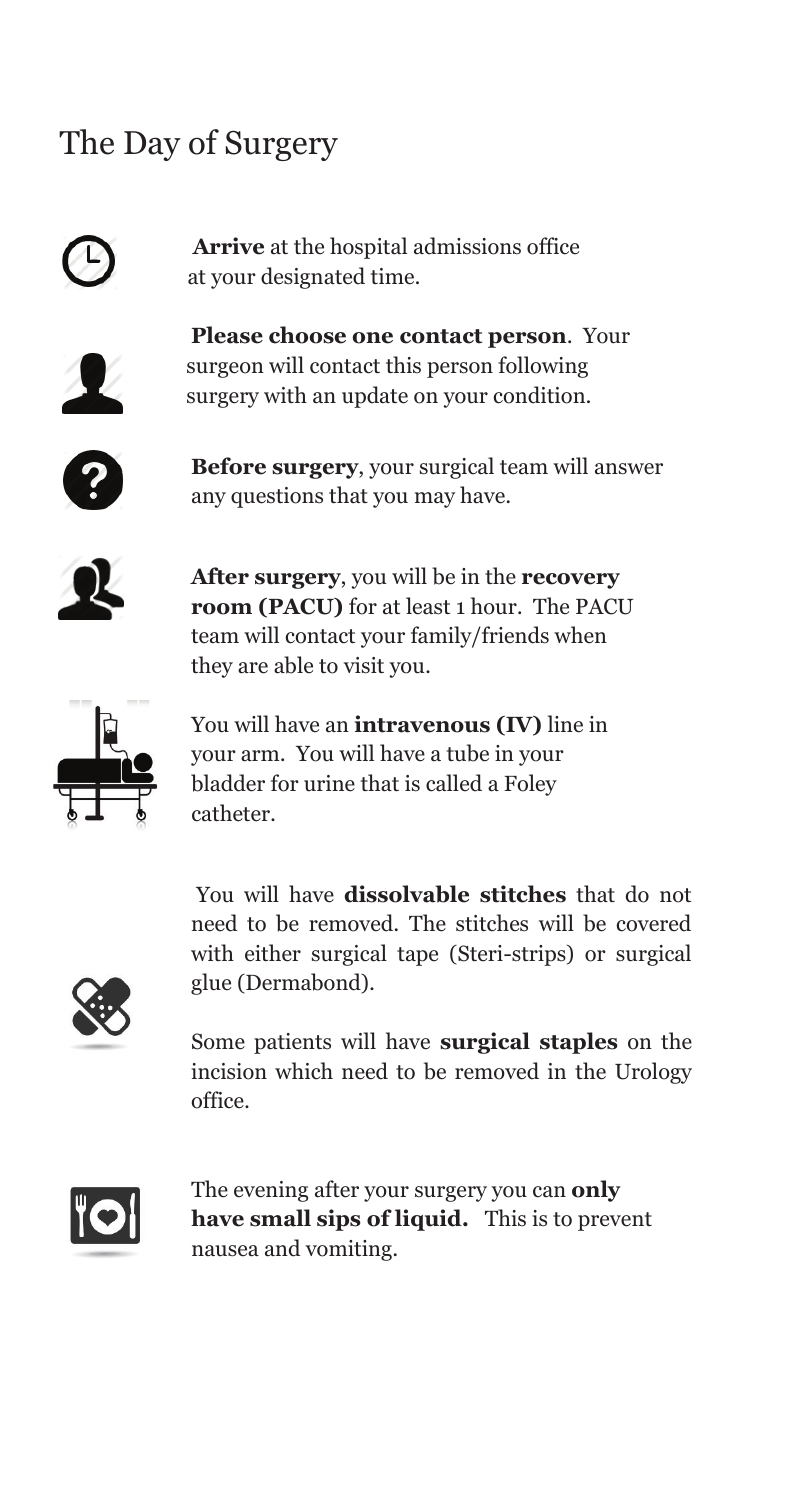The Day of Surgery, continued...



You will receive **pain medications through the IV**.



You will wear **compression boots** that squeeze the bottom of your legs to keep the blood flowing. This helps to prevent blood clots from forming.



 You may also receive **heparin injections** to prevent blood clots.

# After Surgery (In Hospital)



On the first morning after surgery, you will have clear liquids **for breakfast**.

**For lunch** you may have solid food if you are feeling okay.



When you can tolerate food or drink normally, you can **take pain medicine by mouth**



It is important **to get out of bed and walk 4-5 times each day to help promote recovery**.

Once you are able to eat, walk safely and take pain medicine, you can be discharged from the hospital.



The **Foley catheter** (the tube for urine) is removed after you can get out of bed and walk around. This is usually on the first day after surgery.



You will receive prescriptions for pain medicine and a stool softener.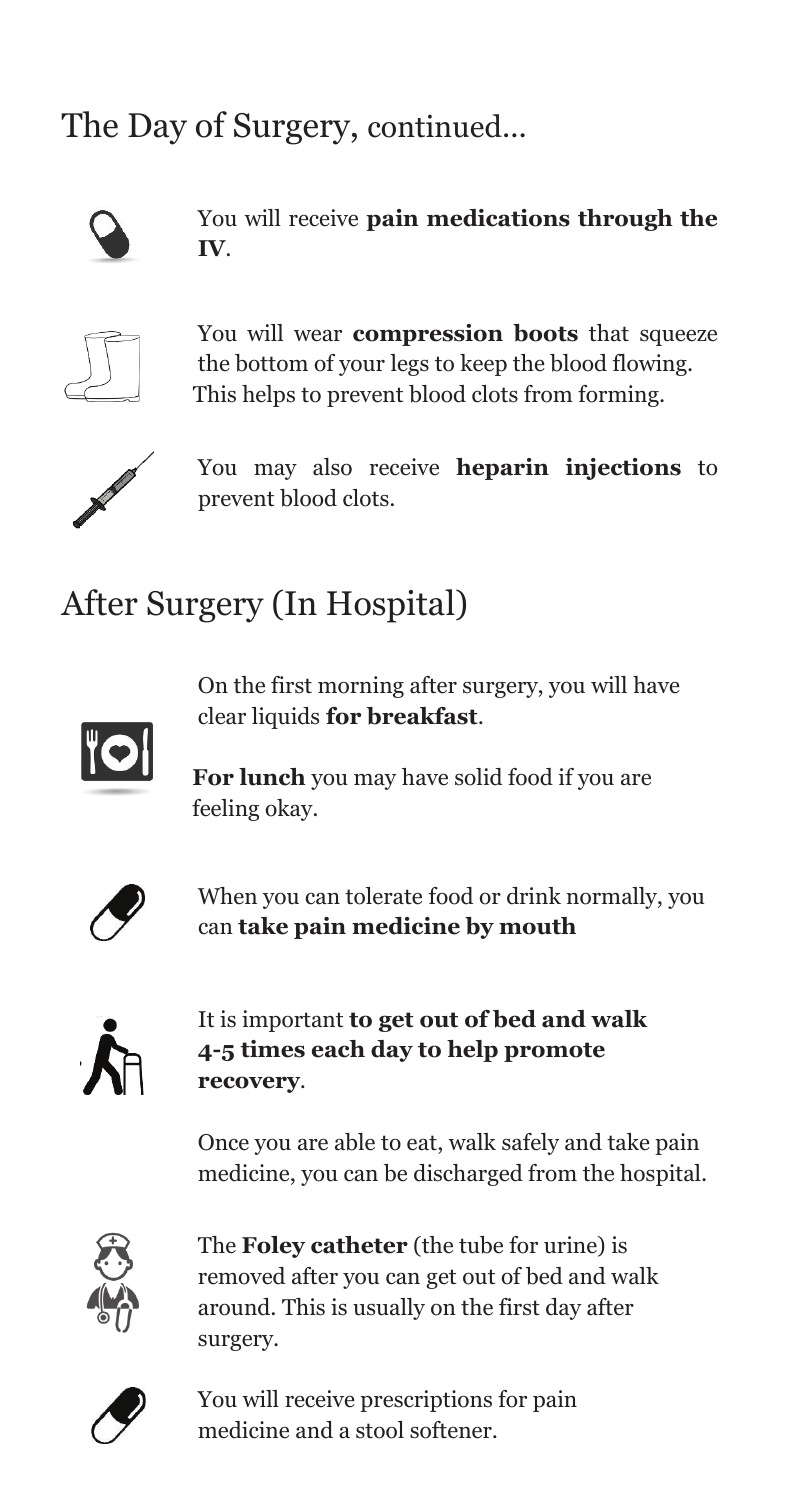# When You Return Home

### **Activity**



You should **walk at least 6 times per day**. You may walk up/down stairs.



**Do not lift more than 10 pounds**, run or strain for 6 weeks. This can strain your incision, which can lead to a hernia. Examples include, but are not limited to:

- Groceries
- Laundry
- Infants & pets



#### **Do not drive for 2 weeks. Do not drive until you are off of pain medication**.



You may return to work when your pain level is very low and you can perform your work as usual. Please discuss with your doctor for further information.



It is normal to feel tired.





 There are no diet restrictions. **Drink plenty of fluids.**



You **may not feel hungry**. This is normal. Your appetite should return after a few weeks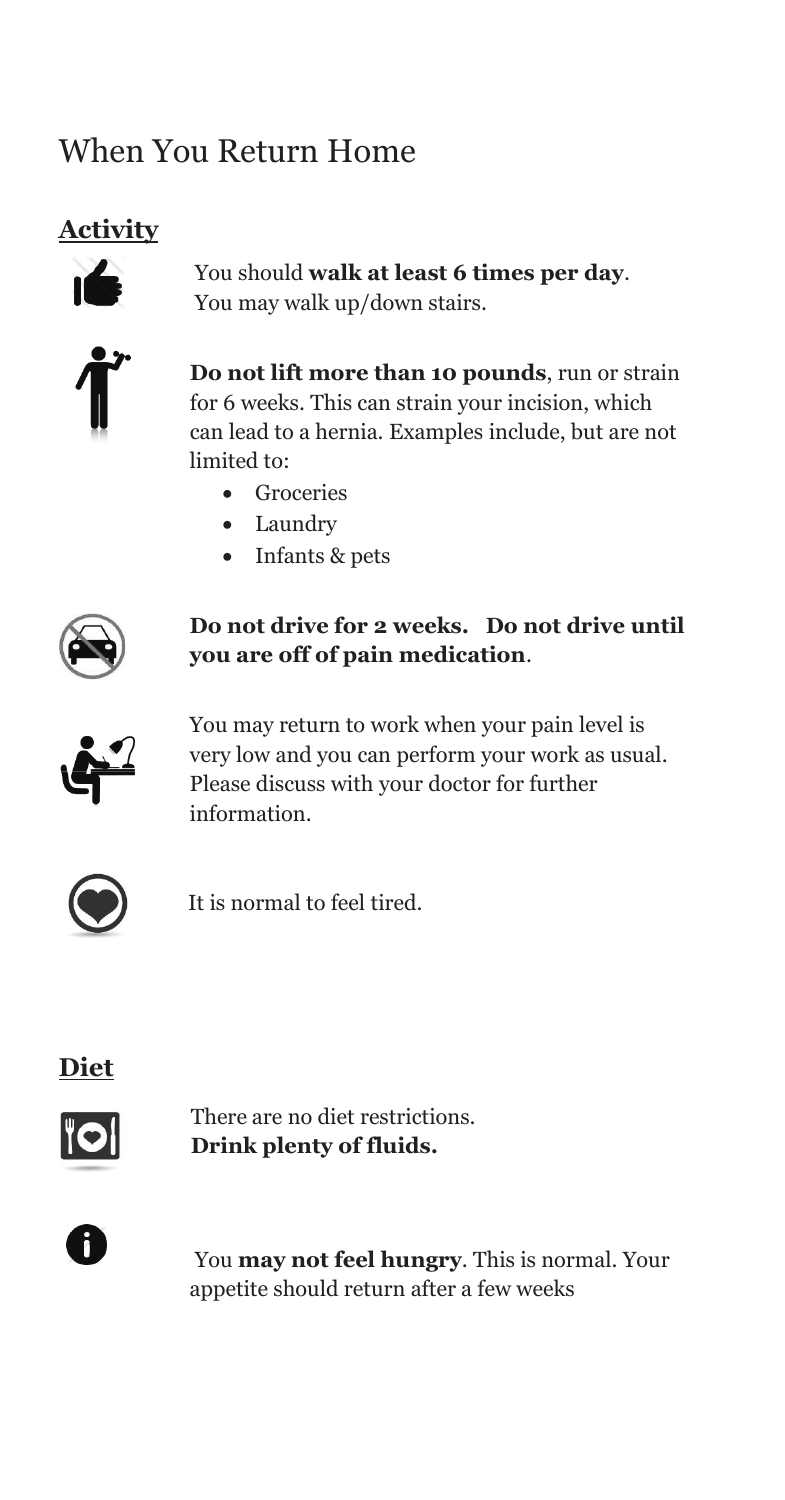### **Medicines for Pain & Constipation**



For **moderate pain**, you should take Tylenol. It is best to avoid Ibuprofen or other NSAID medications. Ask your doctor when you can start taking these medications again.

For **severe pain**, you can take the prescribed pain medication.

Take a stool softener twice daily. Do not take it if you are having diarrhea.



Pain medications cause constipation. You should take a gentle laxative or suppository, if needed, such as Metamucil, Miralax, Milk of Magnesia, or Dulcolax.

#### **Wound Care**



You can shower 2 days after your surgery. **NO tub baths or pools** until your doctor says you can. Clean your incisions gently with mild soap. Pat dry.



 Keep incisions (the surgical cuts) clean and dry. If you have Steri-strips, they will fall off within 1-3 weeks.

You may see bruising and/or swelling of your abdomen or back.

#### **Surgery Follow Up**



Pathology results will be **available in 7-14 days.** After surgery, ask your surgeon how you can expect to receive these results.



Your doctor or the physician assistant will explain the results to you.